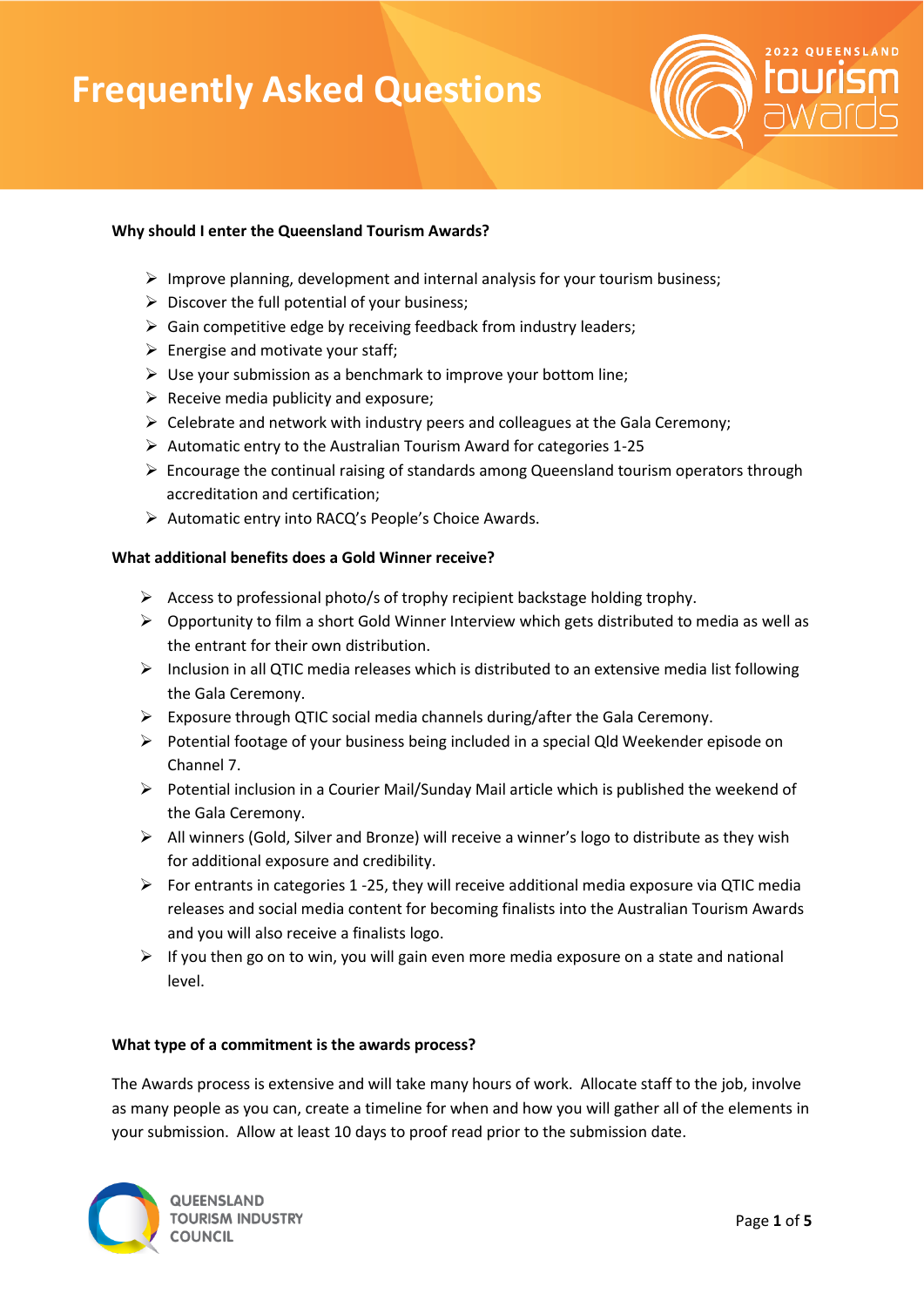

With the new business standard implemented in 2019, we recommend that entrants complete the business standard within the Online Awards Portal before starting their submission. This business or accommodation standard MUST be completed by the time of the site visit scheduled between June and mid August.

**DON'T LEAVE IT TO THE LAST MINUTE**, leaving it to the last minute creates pressure and mistakes/short falls in your submission. Take the time and plan out when you are going to dedicate time and research and use it wisely.

## **What information do I need to nominate?**

To nominate, all that you're required to enter is a short description on why your business is suited for your desired category, business information and a main contact – who will be your business's point of contact throughout the submission process.

## **Do I need to be accredited/certified to enter the awards?**

The Australian Tourism Industry Council (ATIC) has introduced a new, integrated framework for Australia's business quality programs, which will incorporate existing programs such as; the Australian Tourism Accreditation Program, Star Ratings program, and the Australian Tourism Awards. This new framework is known as the **Quality Tourism Framework (QTF).**

Under the new QTF, there have been changes to requirements for the Queensland Tourism Awards (QTA), which all entrants must meet in order to be eligible for the national award categories. The QTF, will provide greater efficiencies for those who are engaged across multiple programs and provide an assurance of minimum standards being met by all.

## **Important QTA Accreditation Changes**

1. To be eligible for any of the accommodation categories  $(17 - 23)$  except Unique Accommodation, all entrants are required to meet a specific Star Rating (dependent on their category), through the completion of a pre- assessment module in your submission portal, which will calculate a proposed rating.

Those who are already Star Rated will not be required to complete a preassessment as the rating has already been confirmed. *Note: annual Star Rating renewals are due July each year.*

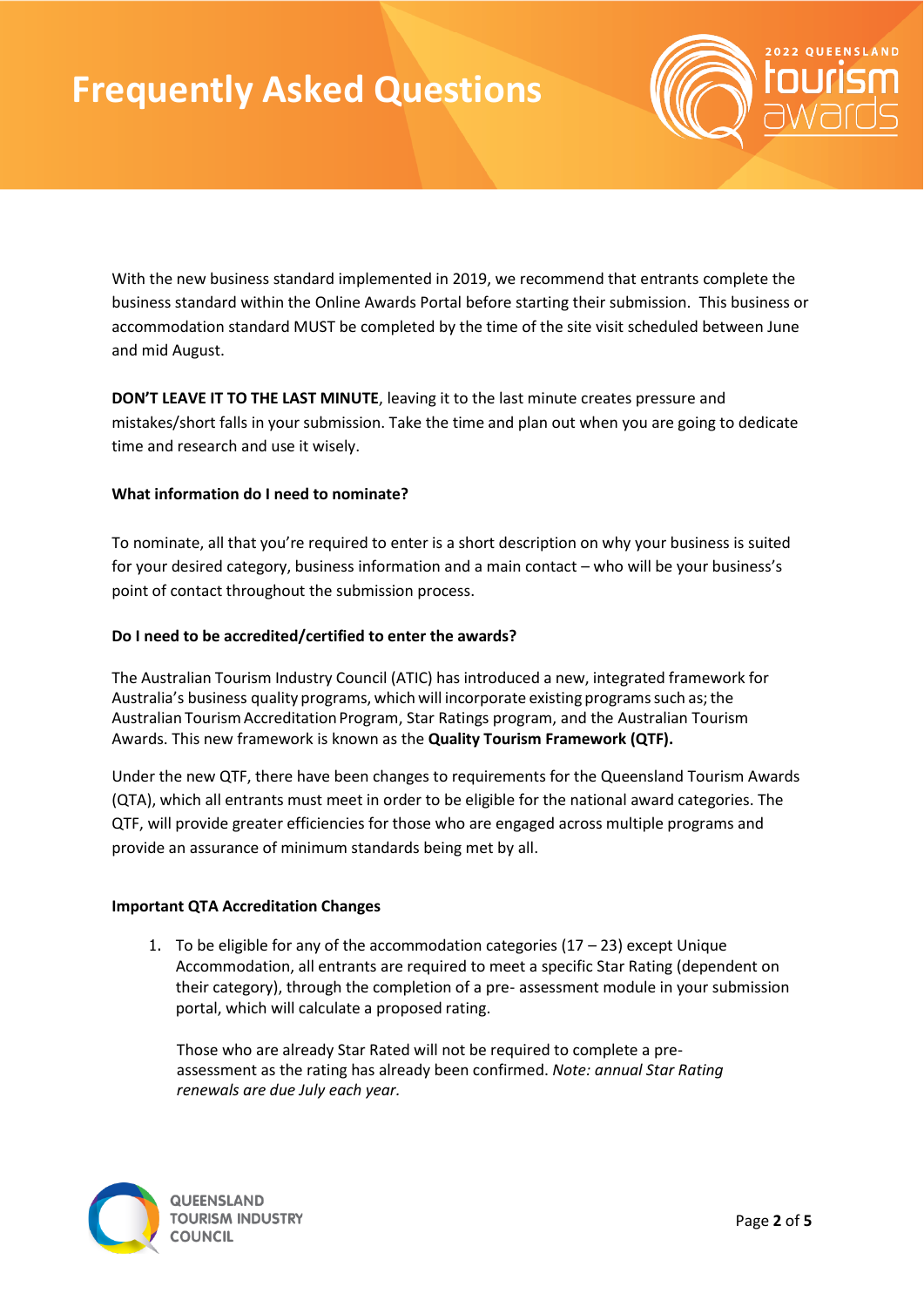

2. All entrants in non-accommodation categories are required to complete certain business standards known as Level 1 of the QTF. This pre-assessment will be included within the submission portal.

Those who are already accredited through QTF (formally known at ATAP) will not be required to complete a pre-assessment.

Note: annual QTF (formally ATAP) renewals are due July each year.

- 3. There is no additional cost for QTA entrants to complete the required pre-assessments. Additional costs will only apply if an entrant wishes to finalise the accreditation process through theQTF.
- 4. Queensland entrants were previously required to hold accreditation through one of 17 recognised programs. In order to ensure consistency across the States under the QTF, this requirement **no longerapplies.**

Although this requirement no longer applies, QTIC highly recommends that all entrants maintain their current accreditation, as it is a valuable business asset and will strengthen QTA submissions.

Under the new QTF, QTIC will continue to work with our accreditation partners to uphold tourism excellence and deliver quality standards across the industry.

## **How do I know what category best suits my business?**

The Queensland Tourism awards have a total of 30 categories this year, covering a huge range of tourism product, please view the categories listed on the QTIC website. If you still aren't sure please do not hesitate to contact the QTIC team who can assist you. Emai[l awards@qtic.com.au](mailto:awards@qtic.com.au) or call 07 3236 1445.

## **I am new to this whole process is there any support programs provided to guide me?**

QTIC provides various entrant support services through a number of different formats.

- $\triangleright$  One-on-one mentoring (in person and via skype);
- $\triangleright$  Entrant Guidebook (distributed to you after you have completed a nomination at [www.online.qualitytourismaustralia.com;](https://online.qualitytourismaustralia.com/)
- ➢ Paid submission review;
- ➢ Judges Podcast Series

Details about the support services will be available on the QTIC website as they are developed for 2022 <https://www.qtic.com.au/queensland-tourism-awards/>

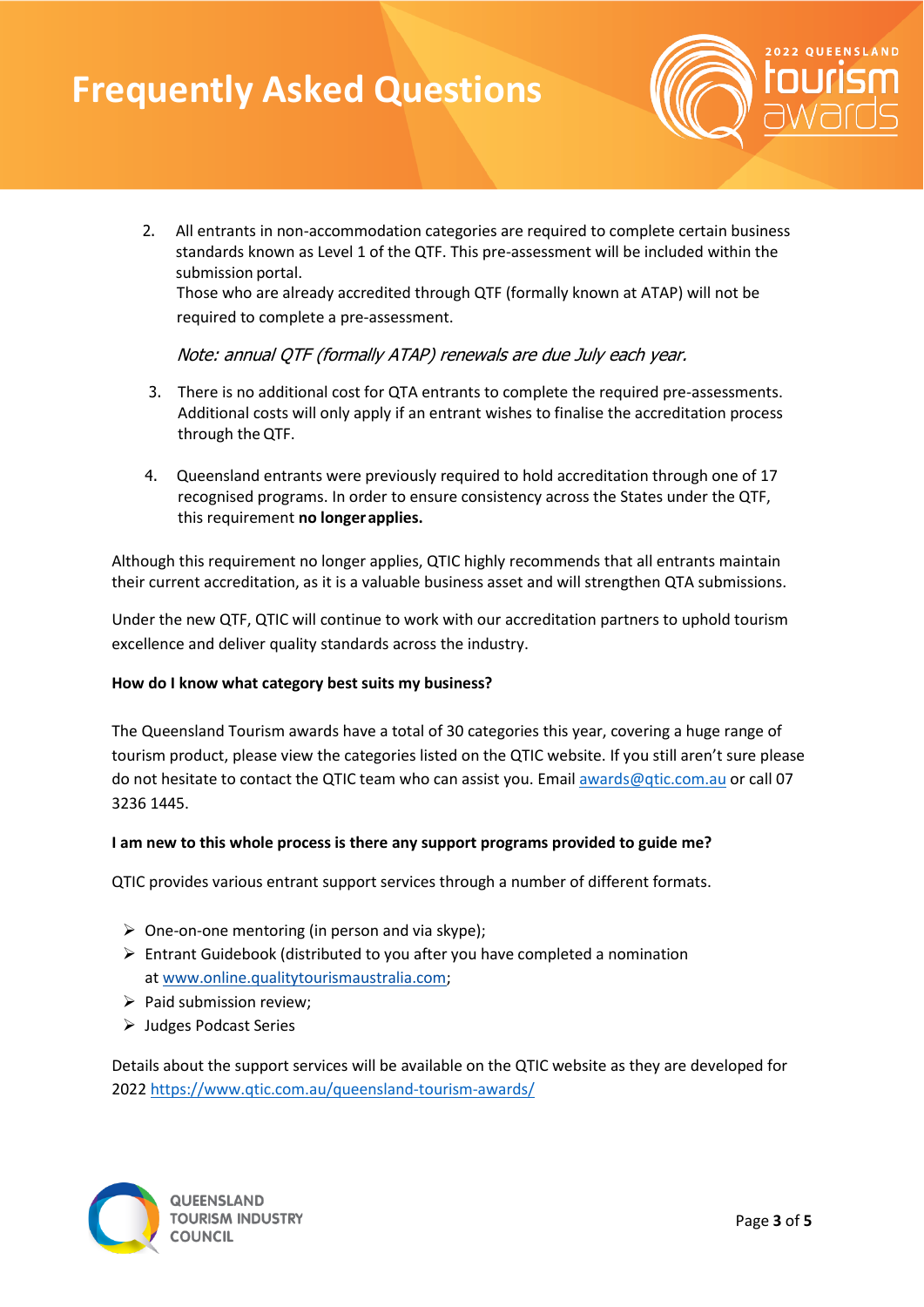

## **What is the difference between nominating and submitting (submission)?**

Some people tend to get confused by the terminology used. Nominating is when you are expressing interest in being an entrant for the 2022 Queensland Tourism awards and pay your entry fee. Your submission is the completed entry having answered all the criteria questions and is submitted via the Online Awards Portal.

- ➢ Nominations close Monday 30 May
- ➢ Submissions due Monday 15 August

\*this doesn't mean you can't start writing your submission prior to nominations closing.

## **Is there someone out there who I can consult about my submission or someone who can assist in writing it?**

QTIC suggest you google Award Submission Writers or contact other Award Entrants for recommendations of Consultants who offer extensive writing services.

Alternatively in July/August – QTIC will once again offer a Paid Submission Review Service (for a fee). The service is conducted by an experienced submission writer and a report on recommendations will be provided to you. More details will be available throughout the year.

\*NOTE: Employing a writer does not always give you an advantage when it comes to your submission. Some of the best submissions are written by the passionate and enthusiastic owners/employees of a business.

## **What are some of the costs associated with the Queensland Tourism Awards?**

| QTA Entry Costs < 25 employees |          | 25+ employees |
|--------------------------------|----------|---------------|
| QTIC Member*                   | \$180.00 | \$220.00      |
| Non-member                     | \$360.00 | \$440.00      |

## Other costs may include:

- ➢ Submission review service (if applicable) : \$310 \$360
- $\triangleright$  All other entrant support is free for entrants of the Queensland Tourism Awards
- ➢ Price for awards Gala Awards Ceremony ticket (Approx \$220) plus accommodation/travel if required.